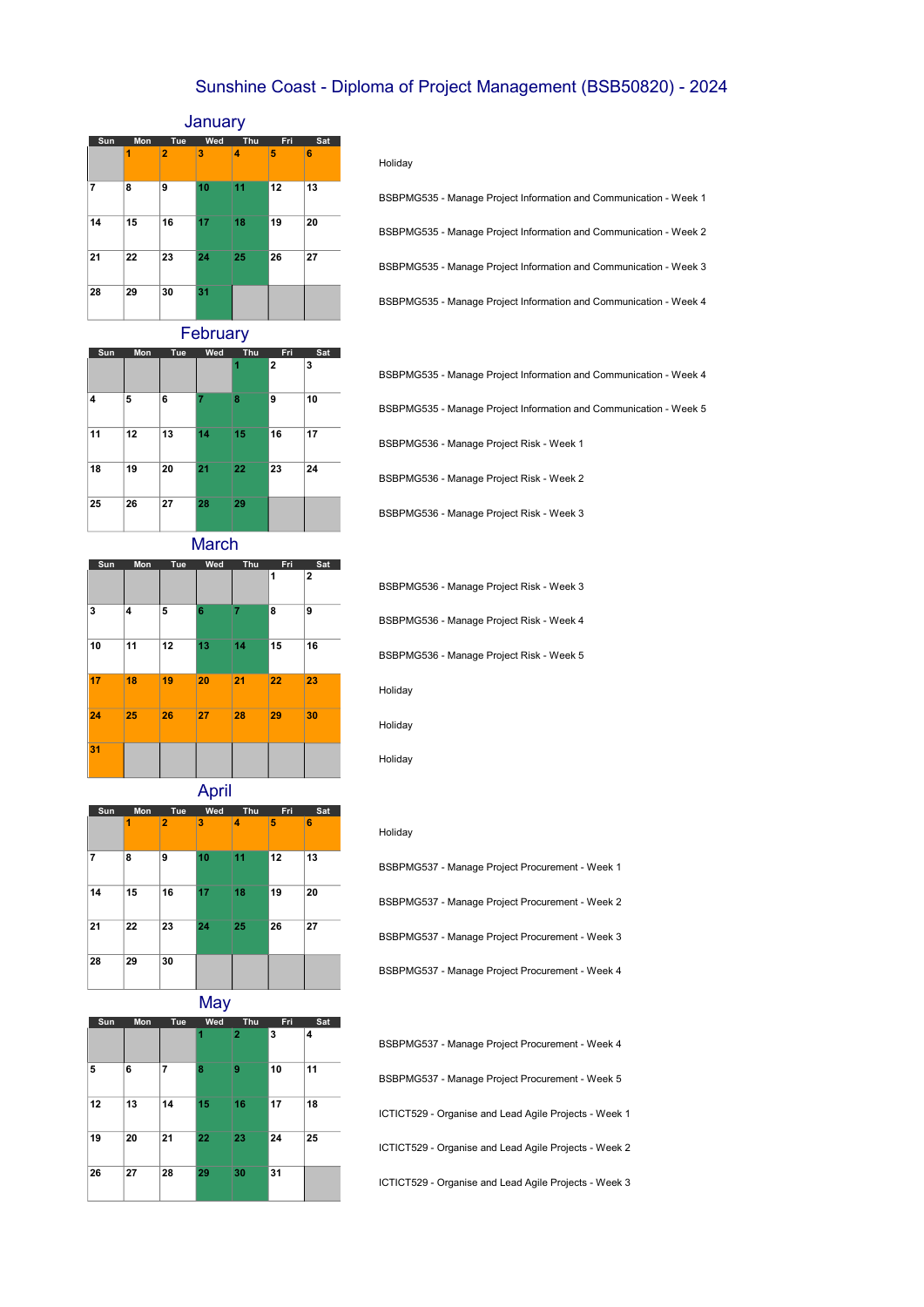June



ICTICT529 - Organise and Lead Agile Projects - Week 3 ICTICT529 - Organise and Lead Agile Projects - Week 4 ICTICT529 - Organise and Lead Agile Projects - Week 5 Holiday Holiday

July

|     |     |                | ◢   |     |     |     |
|-----|-----|----------------|-----|-----|-----|-----|
| Sun | Mon | Tue            | Wed | Thu | Fri | Sat |
|     | 1   | $\overline{2}$ | 3   | 4   | 5   | 6   |
| 7   | 8   | 9              | 10  | 11  | 12  | 13  |
| 14  | 15  | 16             | 17  | 18  | 19  | 20  |
| 21  | 22  | 23             | 24  | 25  | 26  | 27  |
| 28  | 29  | 30             | 31  |     |     |     |

Sun Mon Tue Wed Thu Fri Sat

August

4 5 6 7 8 9 10

11 12 13 14 15 16 17

18 19 20 21 22 23 24

25 26 27 28 29 30 31

September

 $\overline{\smash{)}\ 2 \ \ \ \ \ \ \ \ \ \ \ \ \ \ \ }$ 

BSBPMG538 - Manage Project Stakeholder Engagement - Week 1 BSBPMG538 - Manage Project Stakeholder Engagement - Week 2 BSBPMG538 - Manage Project Stakeholder Engagement - Week 3 BSBPMG538 - Manage Project Stakeholder Engagement - Week 4

BSBPMG538 - Manage Project Stakeholder Engagement - Week 4 BSBPMG538 - Manage Project Stakeholder Engagement - Week 5 BSBSTR502 - Facilitate Continuous Improvement - Week 1 BSBSTR502 - Facilitate Continuous Improvement - Week 2 BSBSTR502 - Facilitate Continuous Improvement - Week 3

BSBSTR502 - Facilitate Continuous Improvement - Week 4

BSBSTR502 - Facilitate Continuous Improvement - Week 5



**October** 

| ----- |     |     |                |     |     |     |  |  |
|-------|-----|-----|----------------|-----|-----|-----|--|--|
| Sun   | Mon | Tue | Wed            | Thu | Fri | Sat |  |  |
|       |     | 1   | $\overline{2}$ | 3   | 4   | 5   |  |  |
| 6     | 7   | 8   | 9              | 10  | 11  | 12  |  |  |
| 13    | 14  | 15  | 16             | 17  | 18  | 19  |  |  |
| 20    | 21  | 22  | 23             | 24  | 25  | 26  |  |  |
| 27    | 28  | 29  | 30             | 31  |     |     |  |  |

Holiday

Holiday

Holiday

Holiday

Holiday

#### Holiday

BSBPMG540 - Manage Project Integration - Week 1 BSBPMG540 - Manage Project Integration - Week 2 BSBPMG540 - Manage Project Integration - Week 3 BSBPMG540 - Manage Project Integration - Week 4